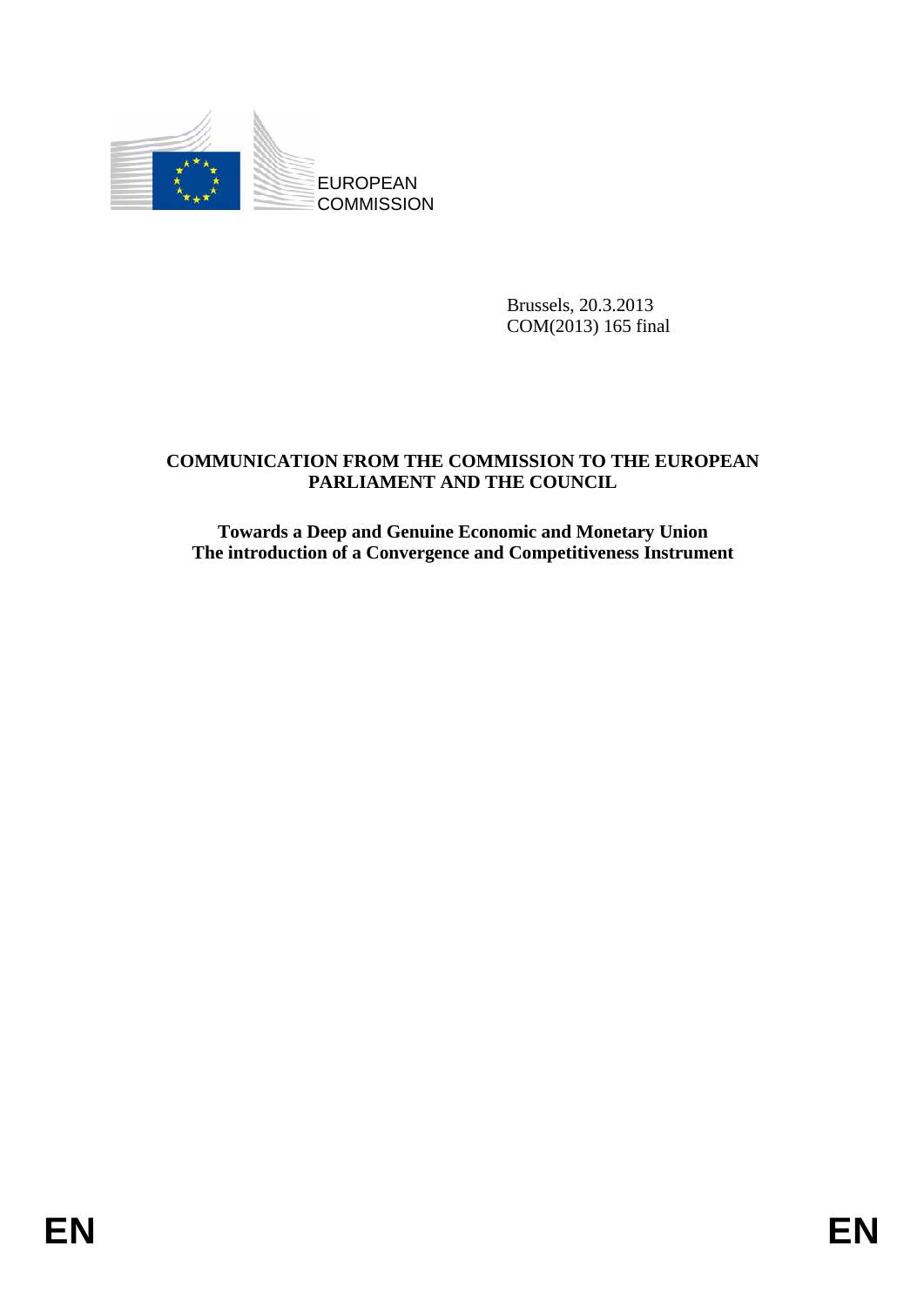### **COMMUNICATION FROM THE COMMISSION TO THE EUROPEAN PARLIAMENT AND THE COUNCIL**

### **Towards a Deep and Genuine Economic and Monetary Union The introduction of a Convergence and Competitiveness Instrument**

#### **1. INTRODUCTION**

#### Background

The Commission's Blueprint for a Deep and Genuine Economic and Monetary Union adopted on 28 November  $2012<sup>1</sup>$  contained proposals for short-, medium- and long-term measures on how to strengthen cooperation and integration in the financial, fiscal, economic and also in the political fields. Among the issues to be implemented in the short run to complete the governance framework for economic policy coordination in general, and for the single currency in particular, were "contractual arrangements" combined with a solidarity mechanism for national structural reforms for competitiveness and growth whose lack of implementation would have a spillover effect on other Member States but whose implementation would need to be done by the Member State concerned under particular stress. The aim is to help Member States facing a difficulty that may affect the entire Euro area to undertake the necessary reforms through the Convergence and Competitiveness Instrument (CCI), which is a combination of a contractual arrangement with a mechanism for financial support, sooner than they would be able to do on their own. On the basis of the Commission's Blueprint and the four Presidents' Report on a genuine Economic and Monetary Union<sup>2</sup>, the 2012 December European Council agreed on a roadmap for the completion of the EMU. Up until the 2013 June European Council, work will continue in the areas of: coordination of national reform, the social dimension of EMU including social dialogue, the feasibility and modalities of mutually agreed contracts, and a solidarity mechanism<sup>3</sup>. In the December report of the four Presidents' the issues of contractual arrangements and a solidarity funding mechanism are also addressed separately.

#### The Commission's proposal

The Convergence and Competitiveness Instrument, as proposed by the Commission, encompassed both the ideas of mutually agreed contracts and that of a solidarity mechanism. The inter-play between the two pillars would provide solidarity in the form of financial help to support increased economic responsibility and fiscal discipline which would be set out clearly and with conditions through "contractual arrangements". Specifically, a Convergence and Competitiveness Instrument would be based on two pillars:

• Contractual arrangements which would lay down the key measures a Member State commits to put in place, with agreed timelines. These measures would be designed to

 $\frac{1}{1}$ http://ec.europa.eu/commission\_2010-2014/president/news/archives/2012/11/pdf/blueprint\_en.pdf 2

http://www.consilium.europa.eu/uedocs/cms\_data/docs/pressdata/en/ec/134069.pdf

<sup>3</sup> http://www.consilium.europa.eu/uedocs/cms\_data/docs/pressdata/en/ec/134353.pdf, par 12.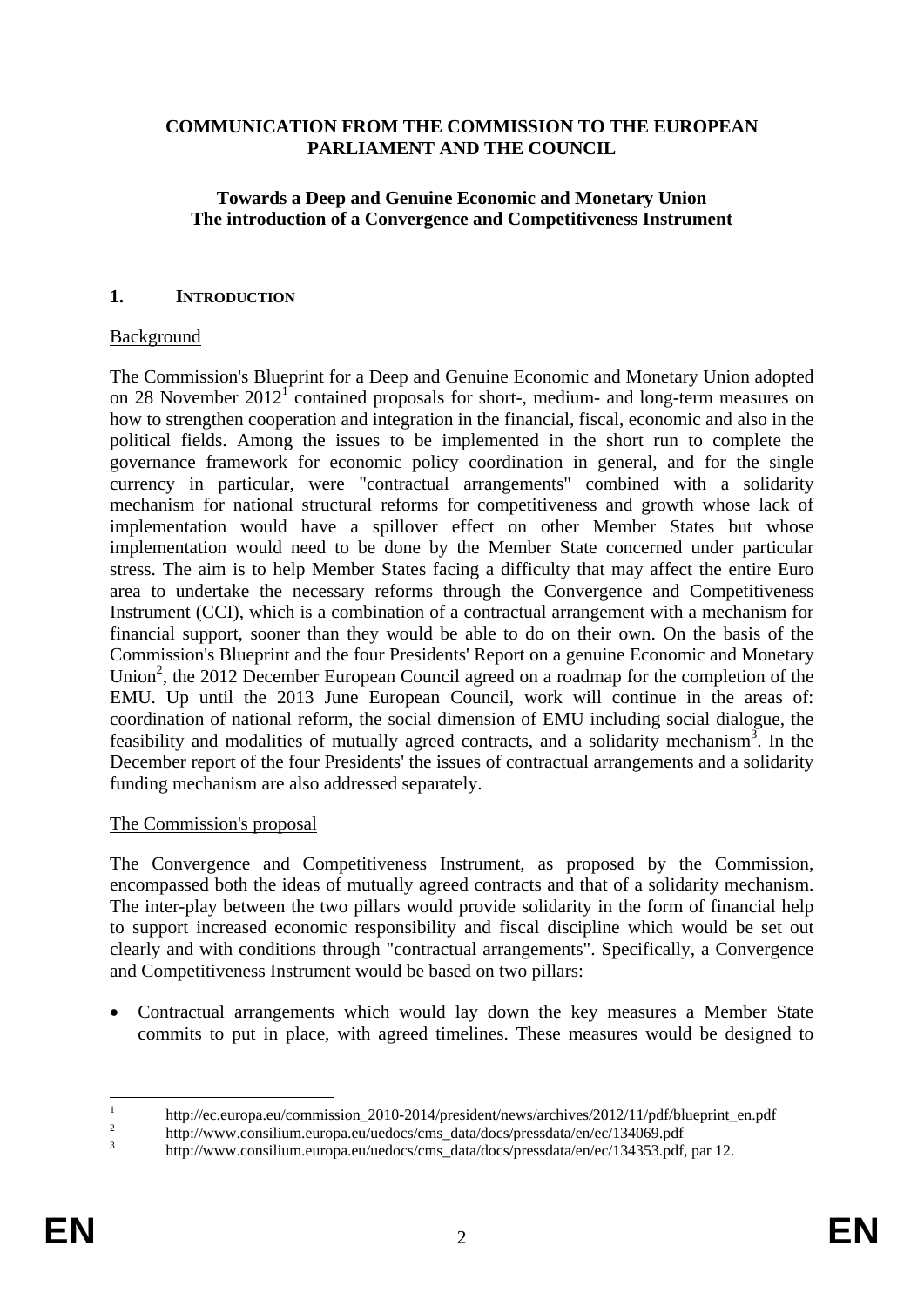implement the Country Specific Recommendations agreed as part of the European Semester, in particular those emanating from the Macroeconomic Imbalance Procedure.

• Financial support for the implementation of the reforms in the contractual arrangement.

This Communication presents options and questions to elicit input from stakeholders on what should be the scope of the Convergence and Competitiveness Instrument, which Member States should be eligible, how it should be financed and how it should fit into the overall system of economic governance of the Euro area and the EU. The Communication aims to address these questions as part of the debate which is now underway between key stakeholders on the next steps towards the completion of the EMU, in particular the European Parliament, the Member States and the national parliaments.

### **2. A CONVERGENCE AND COMPETITIVENESS INSTRUMENT: CONTRACTUAL ARRANGEMENTS AND FINANCIAL SUPPORT**

### **2.1. The rationale for a Convergence and Competitiveness Instrument**

The interdependence of Member States participating in a single currency means that each has a vital stake in all the others following sound budgetary and economic policies. The crisis has shown that lack of necessary reforms or half measures in one Member State can have negative effects in others. As part of the new economic governance of the Euro area and of the EU, there is a need to ensure that the structural reforms which are needed to remove key weaknesses in some economies take place and take place earlier than has recently been the case. The Commission sees it as an instrument designed to meet the specific needs that arise from Euro area membership. Being bound together in a single currency area implies the need for timely and targeted reforms. Therefore, an additional instrument is needed to promote and support reforms that can also have a positive impact on others when individual Member States are under stress.

The ambitious implementation of structural reforms by the Member States in a coordinated manner, taking the Euro area dimension into account, can deliver a better result for all of them, contributing to sustainable growth, employment and social cohesion. High levels of adjustment capacity and competitiveness would better protect all Member States against the impact of economic downturns and avoid the development of harmful macroeconomic imbalances with their associated economic and social costs.

The current EU economic surveillance framework already provides incentives to undertake reforms, for example through the fixing of common targets to be reached by each Member State, the regular provision of policy guidance and surveillance, the use of peer pressure and the exchange of best practice to create an environment conducive to promoting convergence and competitiveness, as well as through more direct measures such as sanctions and macroeconomic conditionality.

In its Blueprint the Commission has explained why it considers that the existing framework should be expanded to include the use of a dedicated instrument that would assist Member States undertaking certain key reforms by providing financial assistance for flanking measures to overcome possible social and political difficulties in implementing these reforms. While such reforms are first and foremost in the interest of the Member State undertaking them, they are also in the interest of the wider Euro area and EU: more resilient Member States contribute positively to the wellbeing of their partners while delaying necessary reforms because of short term negative domestic impacts can have negative spill over effects on other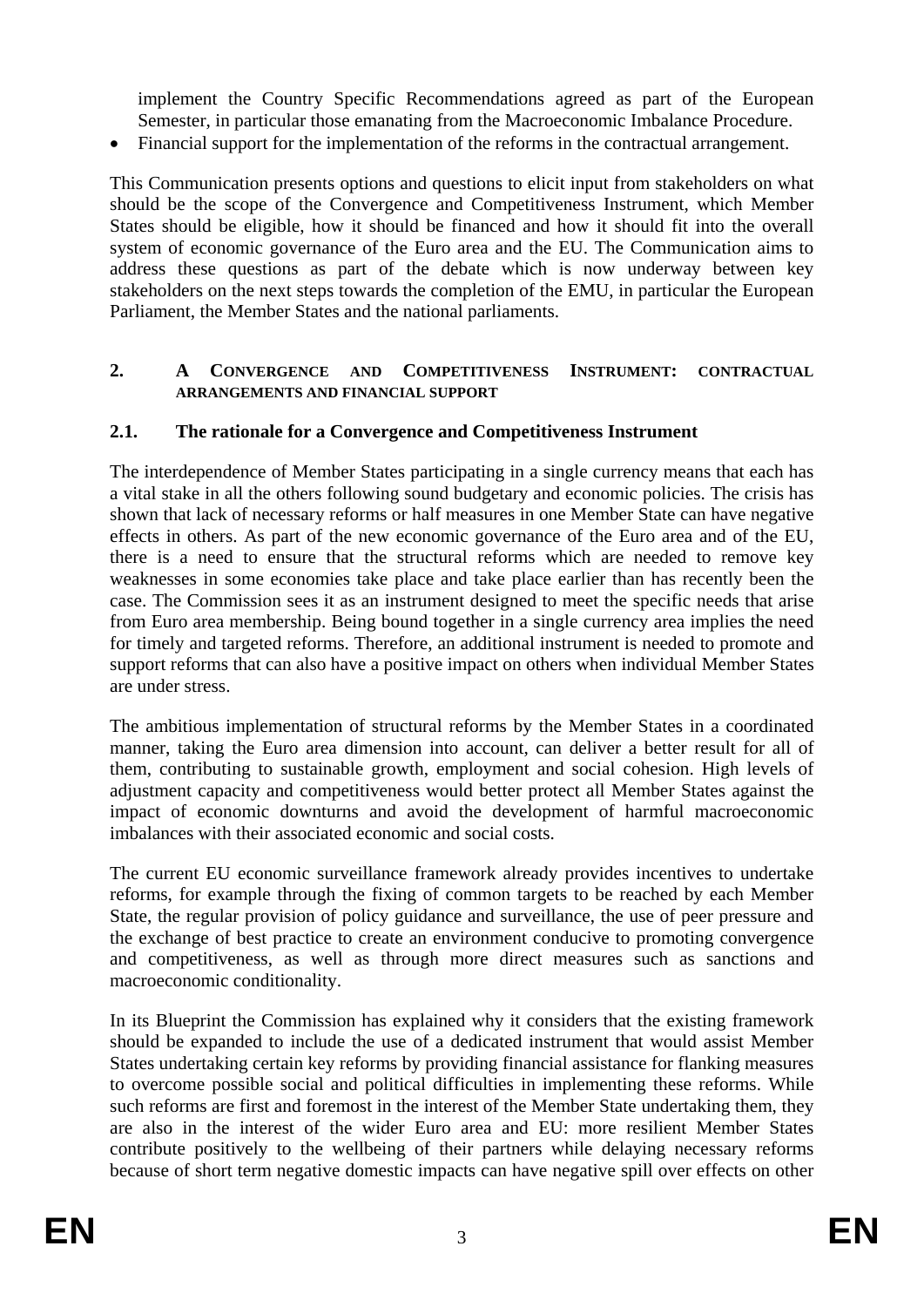partners. Financial support for a well-defined set of reforms would be of particular importance in cases where imbalances persisted in spite of full compliance with previous Country Specific Recommendations addressed to the Member State concerned.

The design of the Convergence and Competitiveness Instrument would have to include safeguards to prevent moral hazard arising from the perception that reforms would be rewarded once they were overdue, which could delay reforms until the moment they were eligible for financial support, as well as the risk of deadweight losses occurring by providing incentives for reform that would have been implemented even without that incentive. This new financial support mechanism should only intervene in support of significant reforms with a potential impact on other Member States and the Euro area and EU as a whole. Under these circumstances, it would help to deliver reforms that would either not be undertaken in the normal course of events, or that could not be undertaken in a particular time period because of their costs to the Member State undertaking them or would only be undertaken later at greater cost to the Member State and the wider Euro area and EU.

# **2.2. Contractual arrangements**

# *Coverage: options on participation of Member States*

As envisaged by the Commission the "contractual arrangement" under the Convergence and Competitiveness Instrument would build on the existing EU surveillance framework. It would link the policy guidance resulting from the Country Specific Recommendations in the European Semester and the national process of structural reform implementation.

A key question to be addressed is for which Member States the Convergence and Competitiveness Instrument should be established? This could include covering:

- All Euro area Member States (except those with a macroeconomic adjustment  $programme<sup>4</sup>$ ).
- Ways should be also found to allow Member States that are not part of the Euro area to enter a contractual arrangement in particular regarding the Member States preparing for Euro accession taking also into account the preparation stage.

Another key question to be addressed is about when the use of the Convergence and Competitiveness Instrument would be triggered? Possible options include:

- The use of the Convergence and Competitiveness Instrument would be available to all participating Member States.
- The Convergence and Competitiveness Instrument would be used when a participating Member State is under the Macroeconomic Imbalances Procedure. Should participation be voluntary or obligatory?
- The use of the Convergence and Competiveness Instrument would be triggered by an invitation by the Commission to a participating Member State.

 $\frac{1}{4}$  Proposal for a Regulation of the European Parliament and of the Council on the strengthening of economic and budgetary surveillance of Member States experiencing or threatened with serious difficulties with respect to their financial stability in the euro area <http://eur-lex.europa.eu/LexUriServ/LexUriServ.do?uri=COM:2011:0819:FIN:EN:PDF>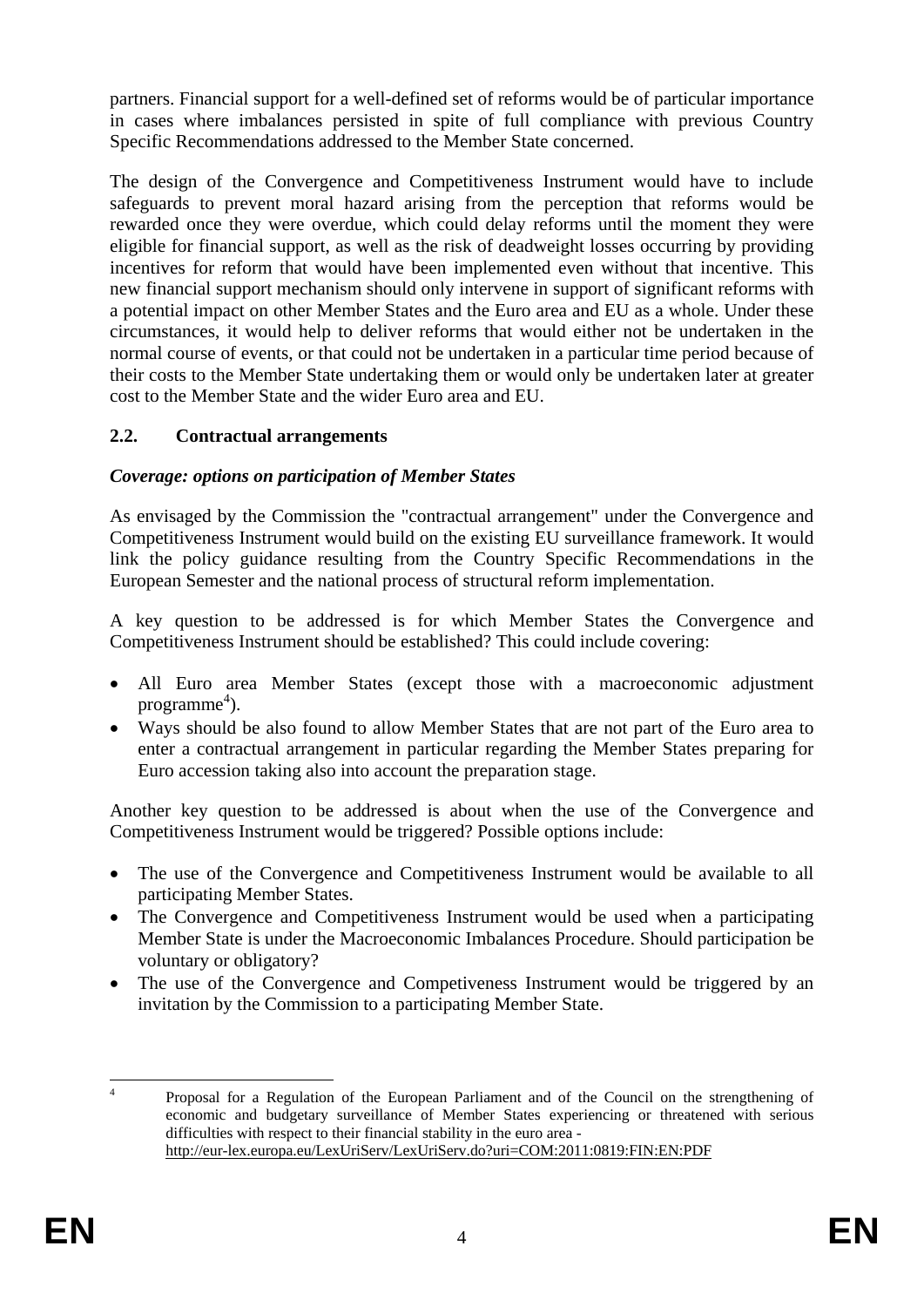# *Which reforms should be covered?*

Depending on the coverage chosen there are different options for implementing this new instrument. For example:

- In the case of voluntary participation, Member States could present a plan for a set of concrete reforms with clear deadlines building on the relevant Country Specific Recommendations<sup>5</sup>. This would form the core of the contractual arrangement.
- If the new instrument applies to Euro area Member States under the preventive arm of the macroeconomic imbalance procedure then the proposed reforms should include the recommendations issued under the macroeconomic imbalances procedure and in particular measures addressing competitiveness, promoting financial stability and improving the functioning of labour, product and services markets and thus the adjustment capacity of the economy.
- For Euro area Member States under the excessive imbalance procedure, in order to avoid overlapping surveillance tools the (mandatory) Corrective Action Plan would replace the contractual arrangement. In this case, the CCI would speed up the correction of imbalances. The procedure for the conclusion of the Corrective Action Plan, as well as the subsequent system of monitoring of implementation, would be the procedure defined in Regulation (EU) No 1176/2011 on the prevention and correction of macroeconomic imbalances.

Questions for consultation:

- To which Member States should the Convergence and Competitiveness Instrument apply?
- At what stage should the Convergence and Competitiveness Instrument be triggered?
- What kind of reforms should be eligible for support under the Convergence and Competitiveness Instrument? Should there be a threshold in terms of size or importance of the reforms to be supported? Do you agree with the categories described above? If yes, why? If not, why?
- Do you see other ways of defining reforms to be covered according to the situation of the different Member States to be covered by the new instrument?

# *Procedure*

In keeping with the existing monitoring and surveillance systems Member State's reform plans would be assessed by the Commission. That assessment would focus notably on the appropriateness of the proposed measures, the additional reform effort and the extent to which they address the economic weaknesses which are taken up in the relevant Country Specific Recommendations. It would also look at potential spill-over effects on other Member States, as well as the feasibility of implementation also in the light of the proposed timelines. The assessment of the expected impact would include, where relevant, the impact on the sustainability of public finances and their social impact.

On the basis of its assessment, the Commission would negotiate the details of the plan with the proposing Member State before making a formal proposal to the Council to approve the

 $\frac{1}{5}$ 

Adopted by the Council in the context of the European Semester.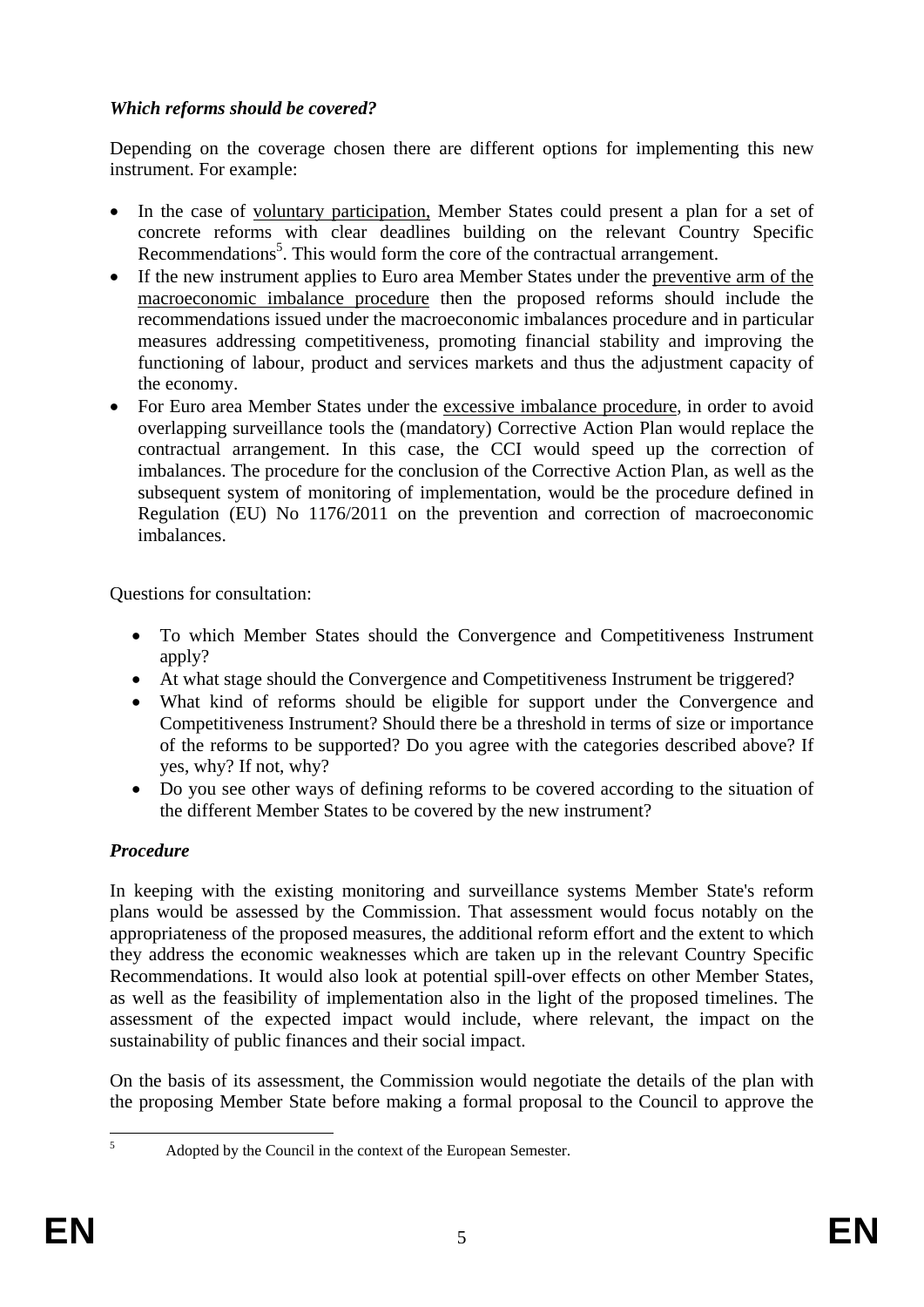contractual arrangement. The reforms to be supported would vary according to the specific situation of the proposing Member State – for some they could be of short duration, for others they might take several years to implement fully.

The Council would approve (possibly with modifications) the specific actions proposed together with the agreed timetable. Should the proposing Member State and Commission fail to reach an agreement, or should the Council disagree with the arrangement, there would be no contractual arrangement and subsequently no financial support.

The Commission would monitor implementation of the arrangement on an annual basis as part the European Semester, with Member States reporting on progress in their National Reform Programmes. The Commission would assess progress in reform implementation and evaluate the adequacy of the agreed reform plans vis-à-vis the evolution of the economic situation and challenges faced by the Member State. Where needed, both the Commission and the Member State could propose changes to the contractual arrangement, leading to a new negotiating process.

Since the measures included in the contractual arrangements could be expected to include major economic reform plans in the sense of the envisaged ex ante coordination process there should be a strong link between the two instruments. For this reason the Commission is simultaneously launching a consultation on ex ante coordination of major economic policy reforms.

Questions for consultation:

- Do you agree that the proposed contractual arrangements should be negotiated by the Commission with the concerned Member State?
- Do you agree that they should be decided by the Council?
- Do you agree that both the Commission and the concerned Member State should have the right to propose changes to agreed contractual arrangements? Under which circumstances?
- Do you agree that there should be annual reporting on the contractual arrangements via the European Semester?

## **2.3. Democratic legitimacy and accountability**

One of the main objectives of setting up the Convergence and Competitiveness Instrument is to support Member States in the sometimes difficult process of implementing major reforms necessary to tackle the weaknesses identified in the Country Specific Recommendations. Increased EU involvement in the reform process would necessitate a timely and active involvement of national parliaments and other relevant national stakeholders.

Member States would need to ensure national commitment to the implementation of the contractual arrangements by involving their national parliamentary assemblies, preferably before submission of their plans for a set of concrete reforms. In all circumstances, national parliaments should be involved before the endorsement of the contractual arrangements by the Council. Where appropriate, and depending on the specific nature of the envisaged reforms, other national stakeholders such as social partners should also be involved. Where relevant and appropriate, representatives of the Commission would be available to participate in dialogue with national parliaments on the application of the instrument.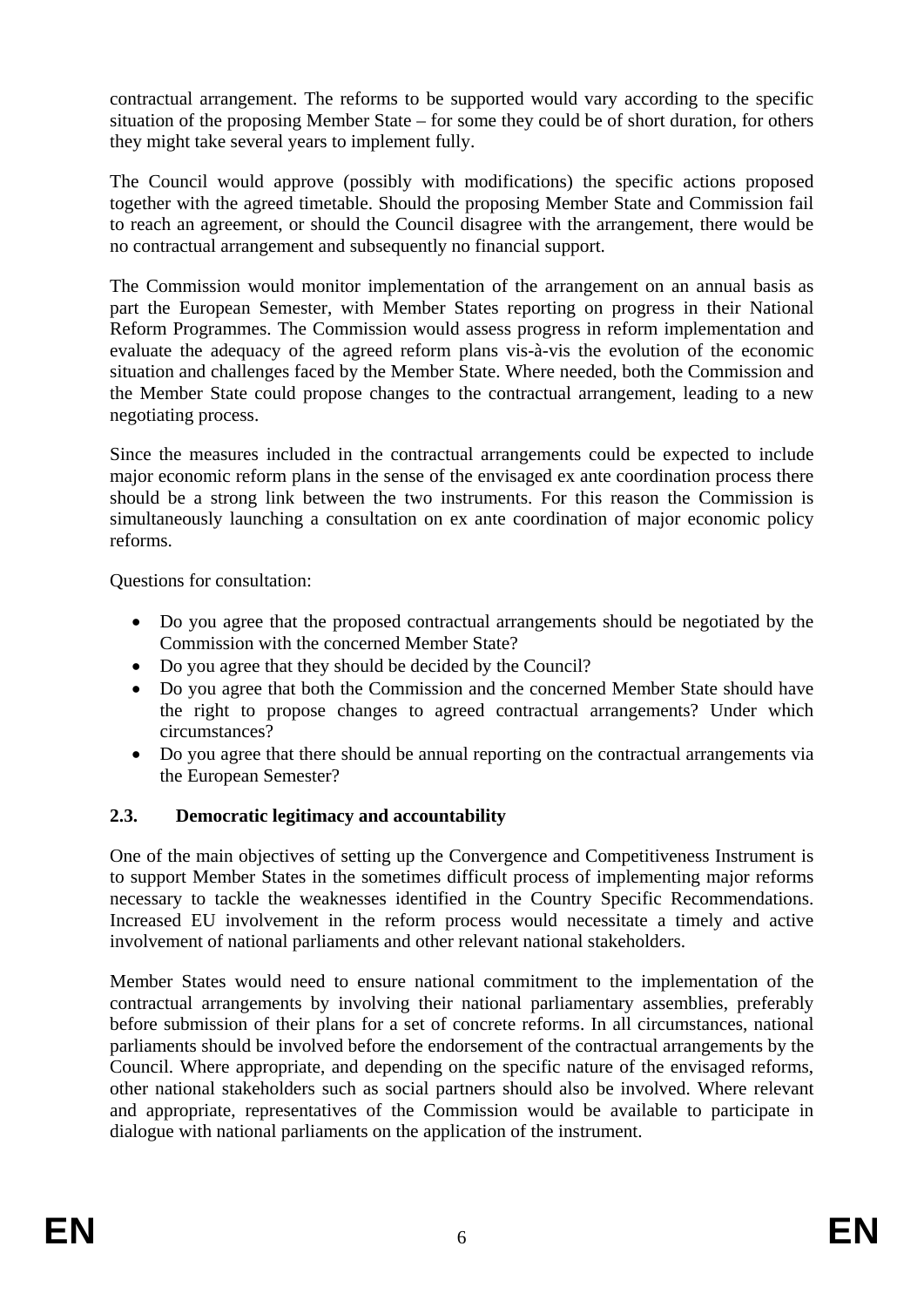In ensuring democratic legitimacy and accountability at EU level, the European Parliament should be fully involved. Given the importance of the reform measures expected to be covered by the Convergence and Competitiveness Instrument for the well-functioning of EMU as a whole, representatives of the Commission would be available for dialogue with the European Parliament whenever necessary. Arrangements could be envisaged for dialogue with representatives of the Council and the Member States.

Questions for consultation:

- How should national parliaments be involved in decisions on contractual arrangements?
- In which way should other national stakeholders be consulted? Which ones? At what stage in the process?
- How should representatives of the Commission be involved in dialogue with national parliaments on the contractual arrangements?
- How should representatives of the Council and of the relevant Member States be available to participate in dialogue with the European Parliament on contractual arrangements? At which stage in the process?

#### **3. FINANCIAL SUPPORT TO FACILITATE REFORM IMPLEMENTATION**

In its Blueprint for a Deep and Genuine EMU, the Commission considers that financial support will be needed to support the implementation of structural reforms. One option is that all participating Member States contribute to a financial support mechanism. The Commission is considering different options, also with regard to the obligation to contribute to the new mechanism – it could be required of all participating Member States, obligatory for all Euro area Member States irrespective of whether they apply to draw from it etc. Irrespective of the option chosen the mechanism could either be based on dedicated contributions, for example on the basis of a GNI key, or on the proceeds of new specific financial resources dedicated to it. The Commission envisages that the mechanism would be included in the EU budget as external assigned revenues. This means they would not come under the ceilings set in the MFF Regulation. This mechanism would be defined in a new legal act which would define the potential beneficiaries (for example only contributing Member States could benefit) and authorise spending. The Commission envisages that the size of the mechanism would be limited at the outset. It could grow over time and with experience if it proves to be an effective and cost efficient way of promoting reform. Once such a mechanism is put in place the modalities for its operation need to be fixed. Options being considered by the Commission include the payment of a lump sum to be attributed per contractual arrangement, e.g. through a budgetary support. The definition and use of the amounts involved and of the disbursement would depend on strict conditions specified in the contractual arrangement. The conditionality would be linked to the implementation of the agreed reforms, but not to the achievement of a specific economic outcome of those reforms. The financial support would also strengthen EMU's social dimension. For example, funding by Member States could be geared towards support the modernisation of vocational training systems or increased effectiveness of active labour market policies but could not be directly linked to a defined number of people finding employment.

The new financial instrument would need to be consistent, coherent and complementary to the existing instruments, such as the Structural Funds, and in particular the European Social Fund. The value added of this financial mechanism in supporting such measures would be to